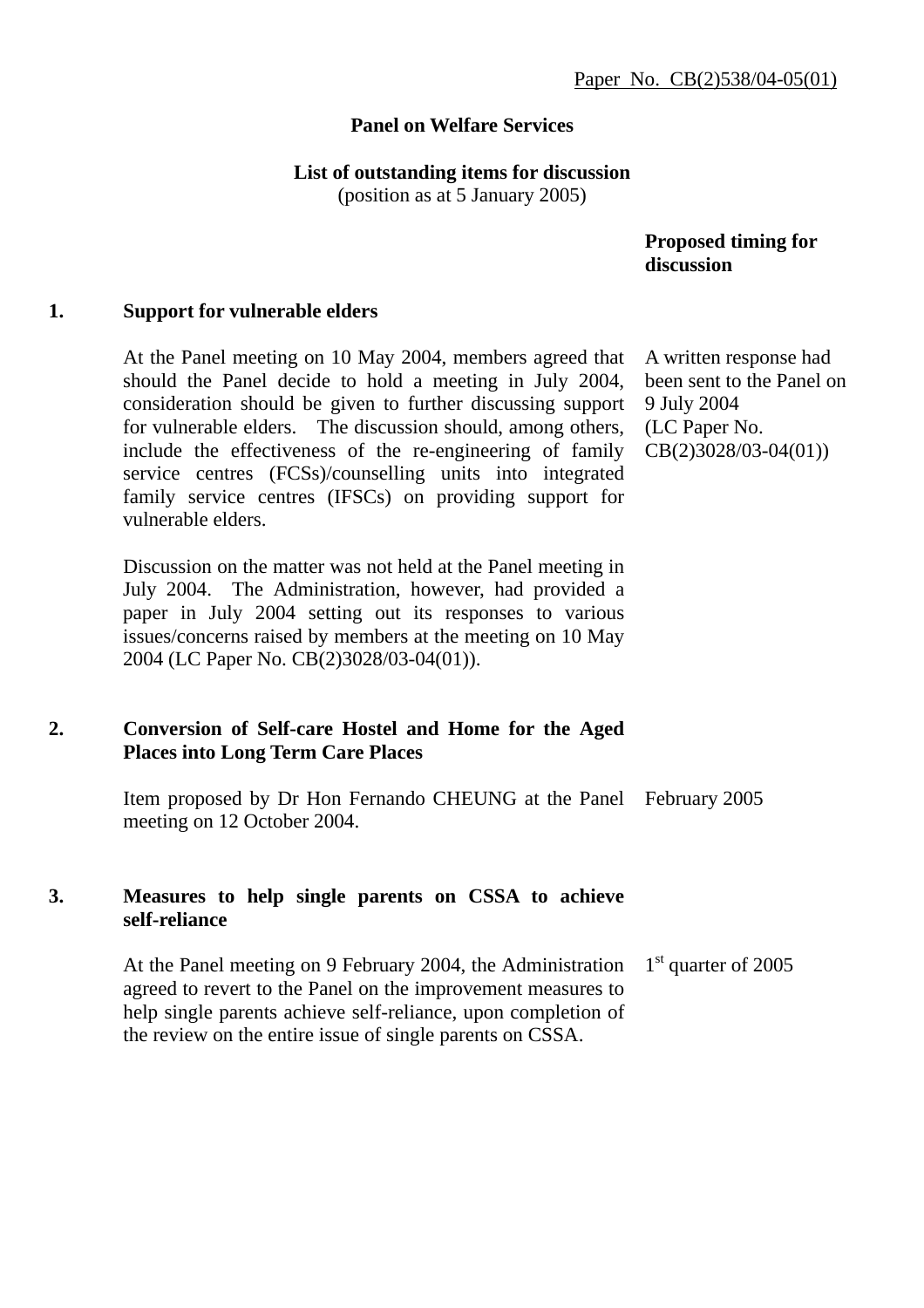|    |                                                                                                                                                                                                                                                                                                                               | <b>Proposed timing for</b><br>discussion |
|----|-------------------------------------------------------------------------------------------------------------------------------------------------------------------------------------------------------------------------------------------------------------------------------------------------------------------------------|------------------------------------------|
| 4. | Portable CSSA Scheme and residence requirements for<br><b>Old Age Allowance (OAA)</b>                                                                                                                                                                                                                                         |                                          |
|    | Hon CHOY So-yuk proposed to expand the coverage of the $1st/2nd$ quarter of 2005<br>Portable CSSA Scheme to Fukien Province and other<br>provinces and relax the permissible limits of absence from<br>Hong Kong.                                                                                                             |                                          |
|    | Hon TAM Yiu-chung also proposed to relax the permissible<br>limits of absence from Hong Kong under OAA.                                                                                                                                                                                                                       |                                          |
| 5. | Progress of the formation of Integrated Vocational<br><b>Rehabilitation Services Centres</b>                                                                                                                                                                                                                                  |                                          |
|    | Item proposed by Hon WONG Sing-chi at the Panel meeting May/June 2005<br>on 7 July 2003.                                                                                                                                                                                                                                      |                                          |
| 6. | Report of the Subcommittee on Guardianship and<br><b>Custody of the Law Reform Commission</b>                                                                                                                                                                                                                                 |                                          |
|    | At the meeting held on 11 March 2002, members agreed that<br>the Administration should brief the Panel on the above report<br>when it became available.                                                                                                                                                                       | $3rd$ quarter of 2005                    |
|    | The Administration understands that the remaining reports on<br>the subject of custody and access should be ready by early<br>2005.                                                                                                                                                                                           |                                          |
| 7. | Subsidy arrangements for residential care services for<br>frail elders                                                                                                                                                                                                                                                        |                                          |
|    | The Administration undertook to consult members on the<br>finalised Fee Assistance Scheme for residential care services<br>for frail elders, taking into account the suggestion of<br>establishing a separate financial assistance scheme for elders<br>and other views expressed by members on the matter on 12<br>May 2003. | $3rd$ quarter of 2005                    |
| 8. | Evaluation of the re-engineered community support<br>services for elders                                                                                                                                                                                                                                                      |                                          |

Item proposed by Hon CHAN Yuen-han. 4<sup>th</sup> quarter of 2005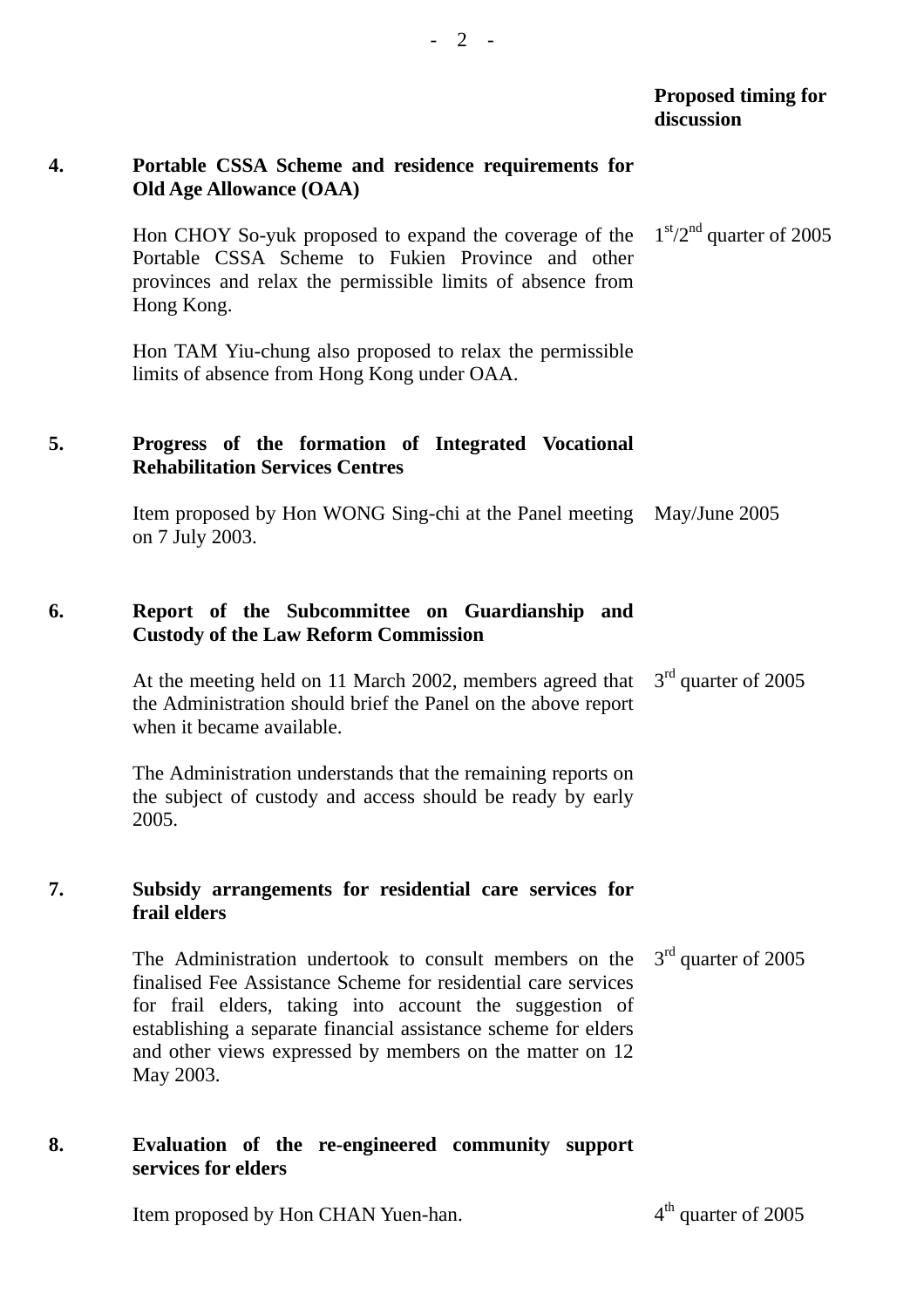# **9. Charitable fund-raising activities**

The Administration's paper on enhancing the monitoring of charitable fund-raising activities was discussed at the Panel meeting on 19 July 2004. Members agreed that the proposal of regulating funding-raising activities by mail should be followed up by the new Panel in the next legislative session.  $4<sup>th</sup>$  quarter of 2005

The Reference Guide on Best Practices for Charitable Fund-raising Activities has been promulgated in November 2004. The Administration would review the situation in one year.

# **10. Review of the implementation of the standardized needs assessment tool for admission to residential homes for people with disabilities**

Members agreed at the Panel meeting on 14 June 2004 that the implementation of the standardized needs assessment tool for admission to residential homes for people with disabilities (PWDs) should be followed up by the new Panel in the next legislative session. 1<sup>st</sup> quarter of 2006

The Administration has pointed out that as the implementation of the assessment tool is set for January 2005, a review of the effectiveness of the assessment tool to identify those PWDs with genuine need for residential services and match them with appropriate types of residential homes would take place one year after.

# **11. Latest situation on the implementation of review of family services**

Item proposed by Hon Albert CHAN at the Panel meeting  $1<sup>st</sup>/2<sup>nd</sup>$  quarter of 2006 on 12 October 2004.

The Administration has advised that transforming all existing FCSs/counselling units into IFSCs is set for completion in 2004-05. A review on the implementation of the aforesaid transformation would take place one year after.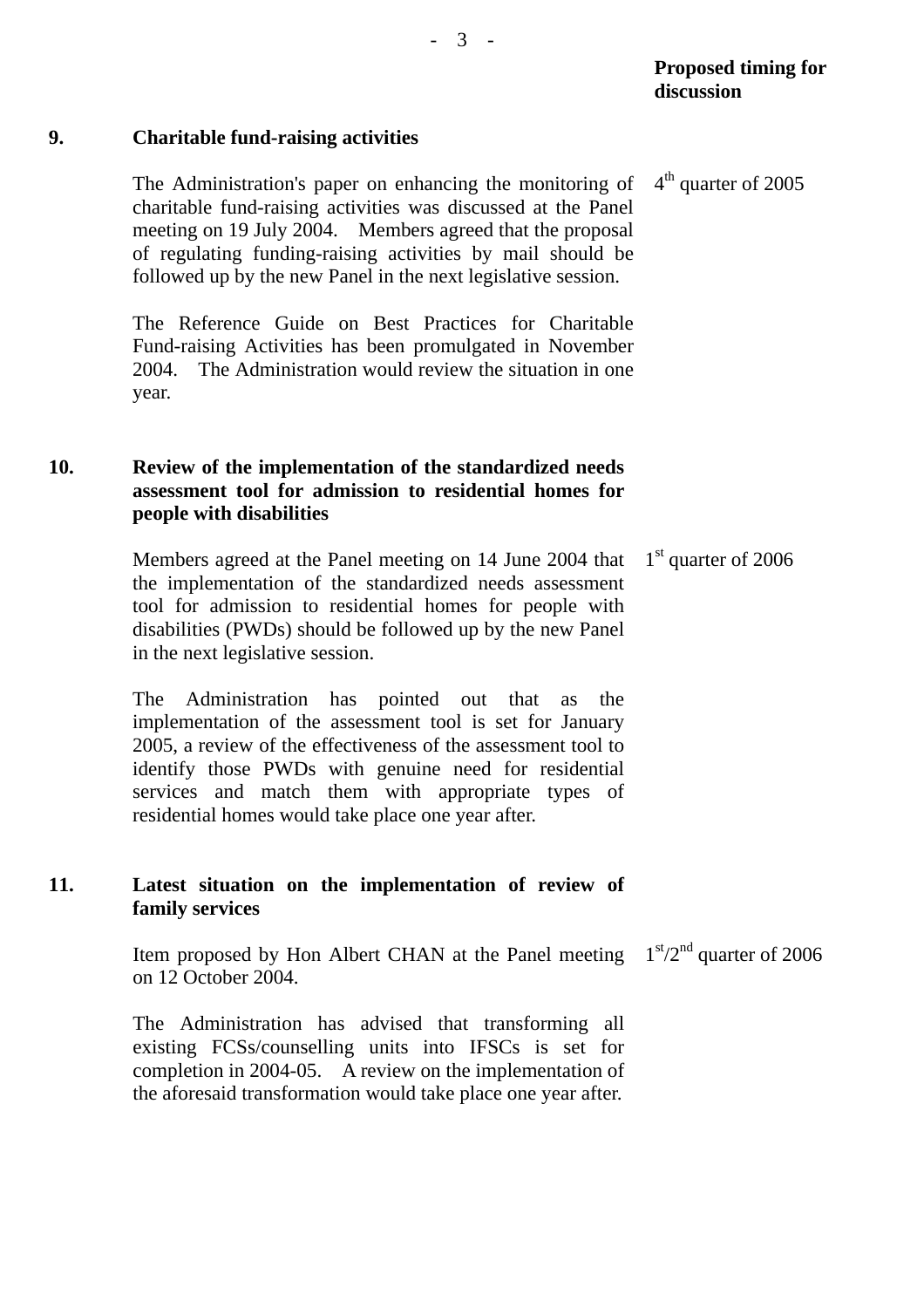### **Proposed timing for discussion**

#### **12. Workload of social workers**

Item proposed by Hon Mrs Sophie LEUNG at the Panel To be decided meeting on 12 October 2004.

The Administration is now studying the subject and will discuss the issue with members upon completion of the work.

## **13. Establishing formal arrangements on adoption with the Mainland**

At the request of the Bills Committee on Adoption (Amendment) Bill 2003, the Administration undertook to study the need to establish formal arrangements on adoption with the Mainland and consult the relevant Panel in due course. To be decided

The Administration is liaising this with the Central People's Government and revert to the Panel in due course.

## **14. Social welfare planning mechanism, subvention system for the welfare sector and efficiency savings with regard to the welfare sector in the period from 2005-06 to 2008-09**

At the Panel meeting on 8 March 2004, the Administration was requested to brief members in June 2004 on the progress made for implementing the 0-0-X funding proposal for the welfare sector and the development of a blueprint for the social welfare policies, and to respond to the Hong Kong Council of Social Service's requests for reviewing the Lump Sum Grant (LSG) subvention system, in particular the aspect relating to funding of personal emoluments. To be decided

The Government has an overriding commitment to contain the welfare expenditures. The Administration would continue to work closely with the welfare sector to ease/smooth the efficiency savings exercise, and will render assistance to those non-governmental organisations that have genuine difficulties in meeting the savings targets.